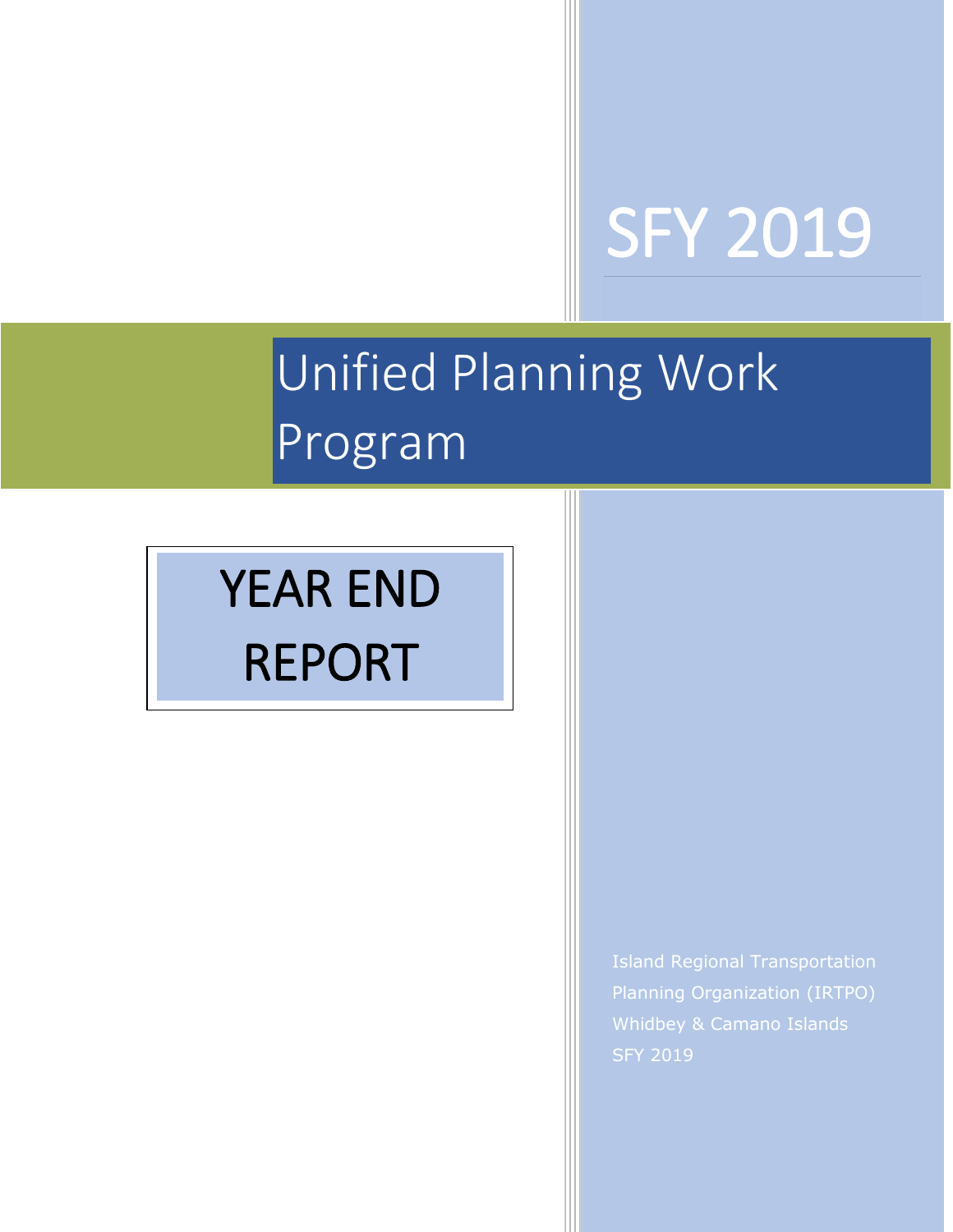# ISLAND REGIONAL TRANSPORTATION PLANNING ORGANIZATION PROGRAM YEAR July 1, 2018 – June 30, 2019 (SFY 2019)<br>UNIFIED PLANNING WORK PROGRAM

# **Contents**

| ELEMENT 3: REGIONAL TRANSPORTATION IMPROVEMENT PROGRAM |  |
|--------------------------------------------------------|--|
|                                                        |  |
|                                                        |  |
|                                                        |  |
|                                                        |  |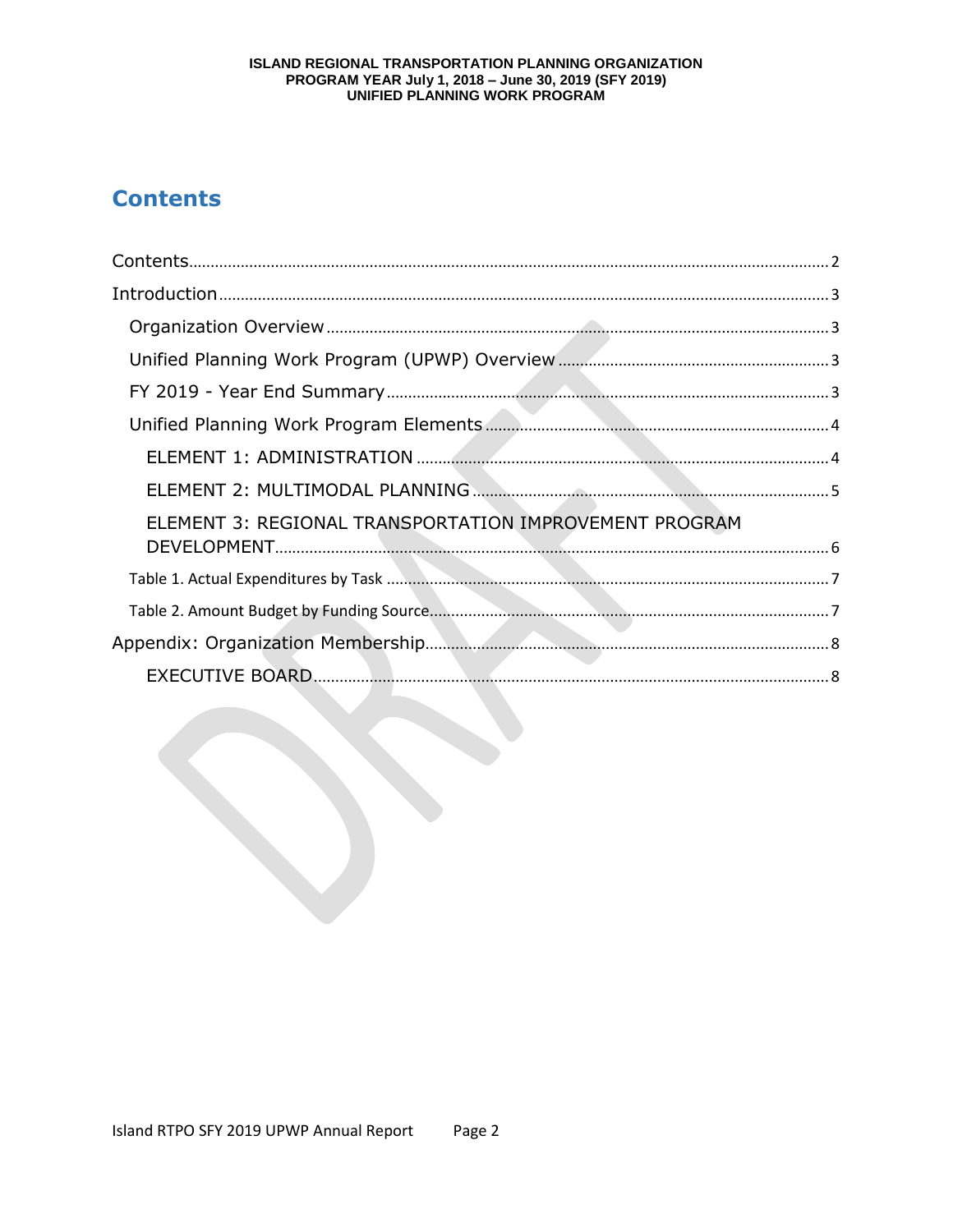# **Introduction**

## **Organization Overview**

The Island Regional Transportation Planning Organization (IRTPO) is an association between the Washington State Department of Transportation (WSDOT), Island County, Island Transit, City of Oak Harbor, Town of Coupeville, City of Langley, Port of South Whidbey, Port of Coupeville, City of Stanwood, and Naval Air Station Whidbey Island. Members of the IRTPO work collaboratively to address multi-modal transportation issues within and across Island Region. Island County serves as the lead agency for the IRTPO, providing staff and local funding support to the organization. Planning support for the IRTPO is also provided by member agencies and jurisdictions.

# **Unified Planning Work Program (UPWP) Overview**

The UPWP documents the transportation planning work activities to be accomplished for the state fiscal year. The work activities are organized into the following elements:

- 1. Administration
- 2. Multi-Modal Planning
- 3. Regional Transportation Improvement Program (RTIP) Development

# **FY 2019 - Year End Summary**

The IRTPO has prepared this progress report as a review of work efforts and accomplishments from July 1, 2018, through June 30, 2019, as outlined in the organization's 2019 UPWP. This document is organized into a report of activities and expenditures by element.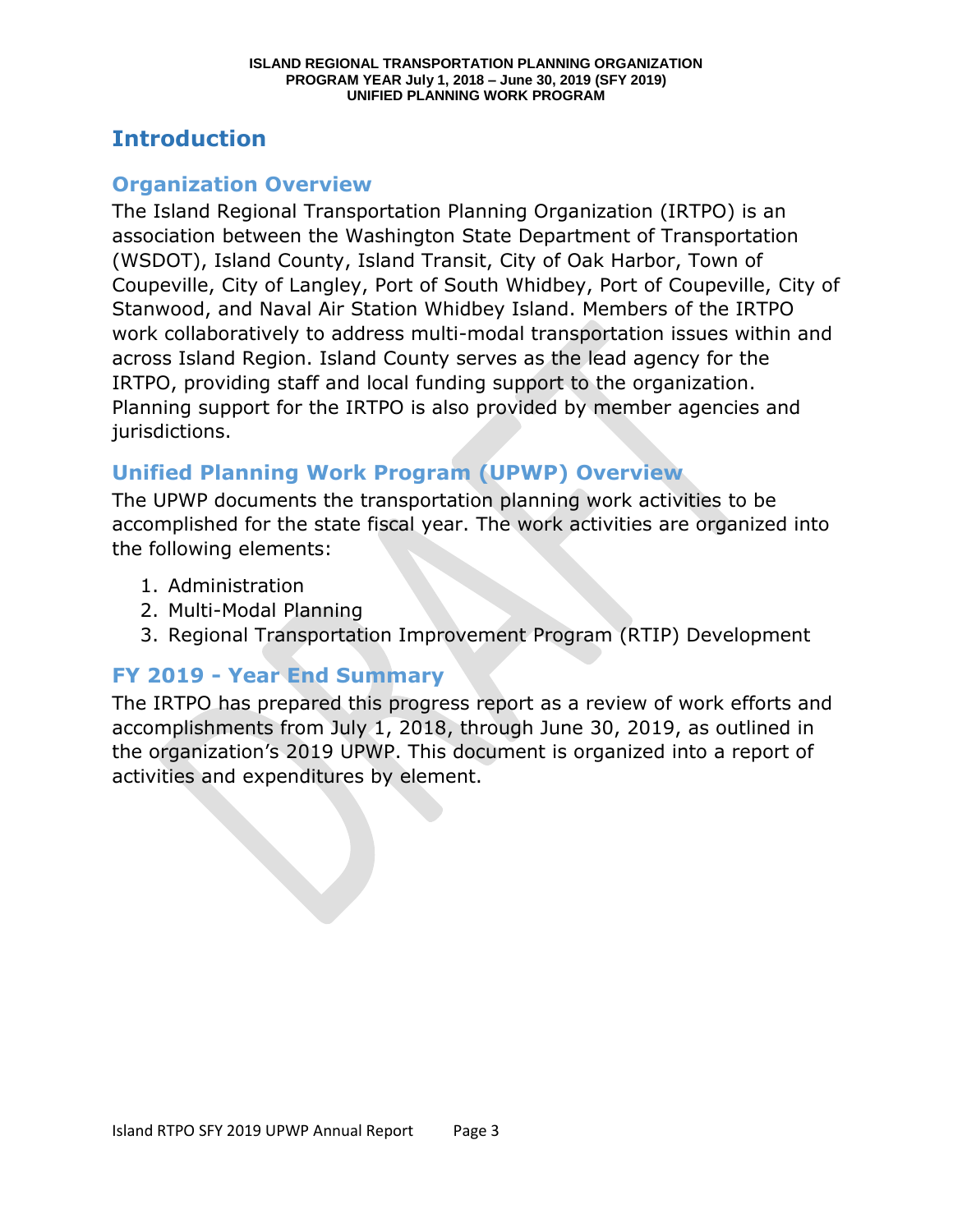# **Unified Planning Work Program Elements**

#### **ELEMENT 1: ADMINISTRATION**

#### *Purpose and Objectives*

Program Administration is a core function of the IRTPO, and includes administrative support and management functions associated with the regional transportation planning program and fulfillment of state requirements. It also includes coordination with WSDOT and member agencies. Island County Public Works, as lead agency, provides management and staff support for the regional transportation planning process.

#### *Accomplishments*

**Support Services:** Provide administrative support to the IRTPO Executive Board (EB), Technical Advisory Committee (TAC), and the Transportation Equity Committee (TEC). This includes such items as; communicating with board and committee members, producing meeting agendas and materials, coordinating and scheduling meetings, facilitating meeting discussions, producing meeting summaries, and posting meeting related items.

**Bylaw updates:** Unanimously adopted changes to IRTPO bylaws. The City of Stanwood was formally included as an Associate Member; a change was made to differentiate associate from non-voting members; the description of the TAC was revised; and the TEC was officially formed.

**Project Management:** Developed materials, attended public meetings, communicated with stakeholders and scheduled public events related to the creation of the Regional Transportation Plan (RTP) and the Human Services Transportation Plan (HSTP)

**Multimodal Planning and Decision Making Meetings:** Facilitated fifteen meetings of the IRTPO Executive Board and eleven meetings of the Technical Advisory Committee.

**Stanwood Outreach:** The Board approved the City of Stanwood as an Associate Member of the IRTPO, as all Camano Island traffic passes through Stanwood.

**North Sound Transportation Alliance:** participated in strategic planning, presentation development and facilitation of meetings and workshops with members of the five-county North Sound Transportation Alliance.

Island RTPO SFY 2019 UPWP Annual Report Page 4 **WSDOT Northwest Region Coordination:** participated in joint planning discussions with WSDOT.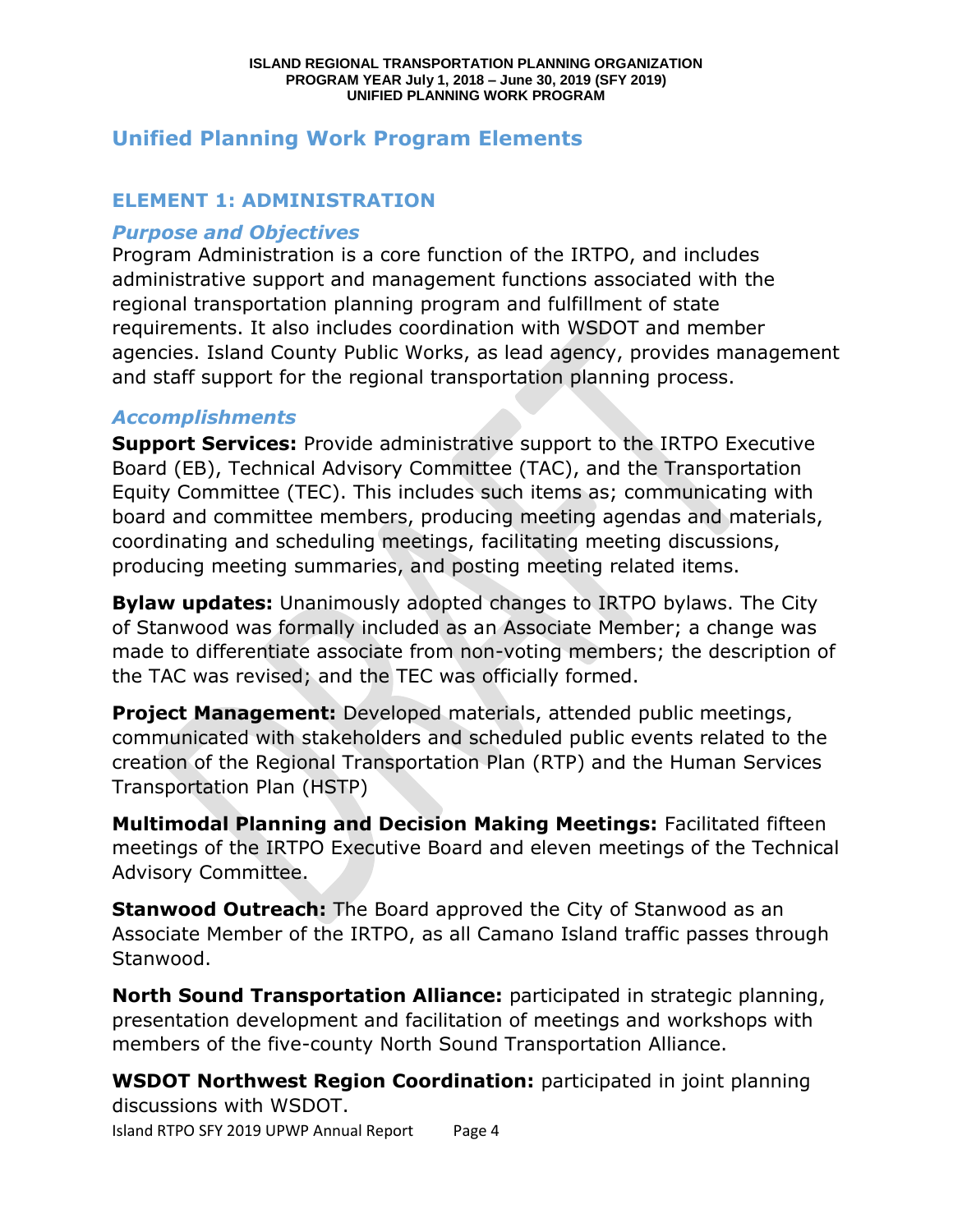**Public Health Coordination:** Discussions of coordination between the IRTPO and the Island County Public Health Board revealed opportunities to partner in meeting the transportation needs of vulnerable populations. Public Health has an Assessment and Communities Program that fits well with the IRTPO's Human Services Transportation Plan efforts.

**Hosted Washington Transportation Commission:** The Washington Transportation Commission visited Island County in November of 2018 to learn about local transportation needs, challenges, and successes.

### *Deliverables*

- Revised Bylaws *Approval Date: January 23, 2019*
- Meeting agenda and minutes for Executive Board and Technical Advisory Committee meetings
- Website information updates
- 2019 Unified Planning Work Program *Adoption Date: April 25, 2018*
- 2018 Unified Planning Work Program Annual Report

## *Budget*

Funding Source: State RTPO Funds, Federal Surface Transportation, Block Grant (STBG) Funds, Funding Amount: \$44,262 Expenditures: \$43,710

# **ELEMENT 2: MULTIMODAL PLANNING**

## *Purpose and Objectives*

Island RTPO plays an important role in meeting federal and state planning requirements to implement and coordinate the region's transportation planning activities. As the lead agency, Island County has directed their Public Works Department to provide management and staff support for the regional transportation planning process. Transportation planning by nature is a long-term process. The regional transportation planning process continues to evolve and strives to improve upon itself to ensure coordination of planning and implementation by all transportation interests.

# *Accomplishments*

**Consolidated Grants:** Developed a Needs Assessment that generated a list of Consolidated Grant applications reviewed by members of the TEC.

Island RTPO SFY 2019 UPWP Annual Report Page 5 **Project Development:** Acted as a central point of contact for IRTPO members to understand obligation processes and ensure members are aware of grant opportunities. This included attending grant-focused activities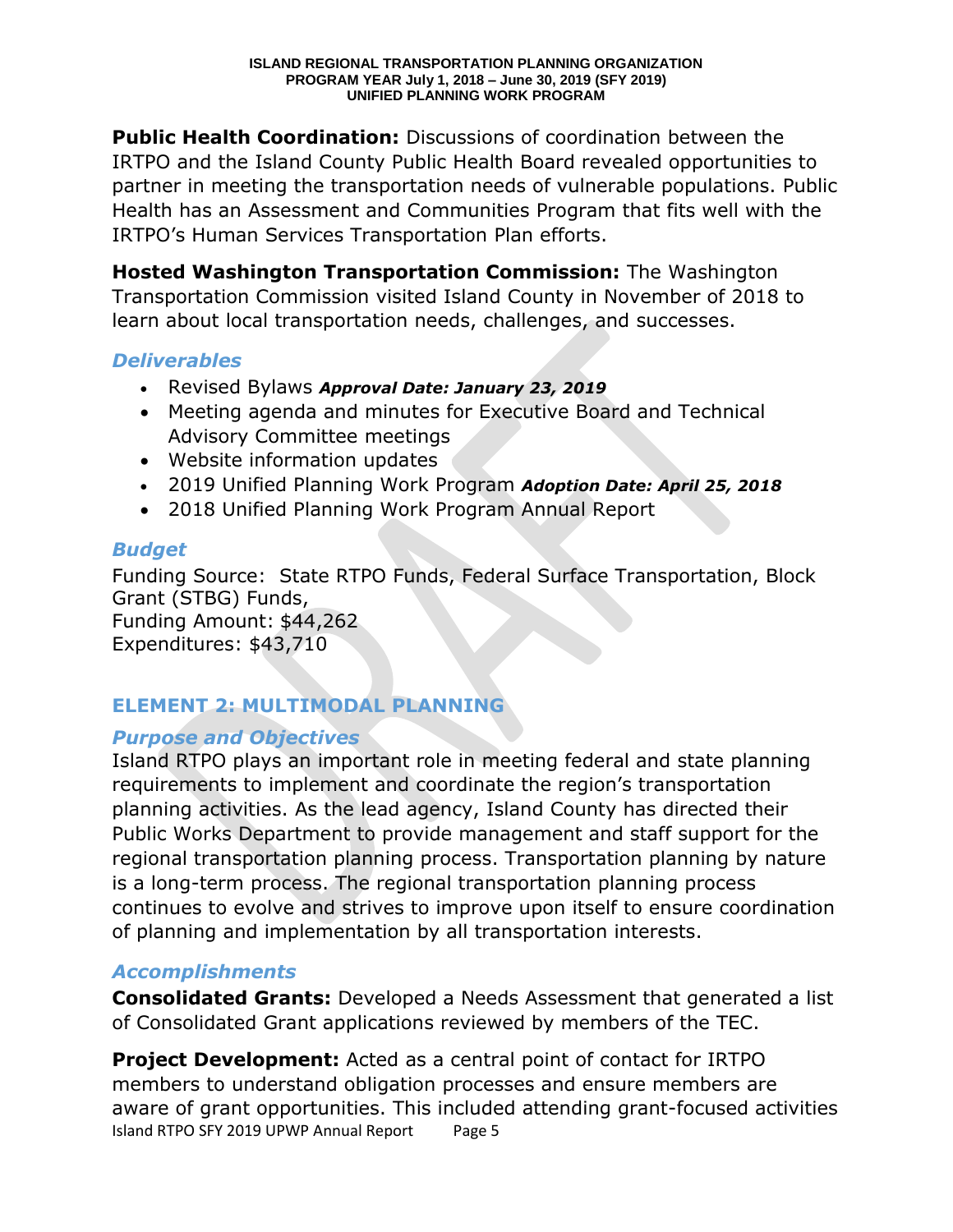#### **ISLAND REGIONAL TRANSPORTATION PLANNING ORGANIZATION PROGRAM YEAR July 1, 2018 – June 30, 2019 (SFY 2019) UNIFIED PLANNING WORK PROGRAM**

and trainings in order to help IRTPO member cities understand available funding opportunities.

#### *Deliverables*

**Regional Transportation Improvement Program**: developed and adopted 2019-2024 Regional Transportation Improvement Program (RTIP) and worked closely with WSDOT Statewide Transportation Improvement Program staff to refine RTIP to meet fiscal restraint requirements.

**Human Services Transportation Plan (HSTP):** Completed and adopted the HSTP to assist in planning for transportation services to vulnerable communities. *Adoption Date: February 27, 2019.*

**Island Access 2040: Regional Transportation Plan for the Island Region:** Substantially completed the Regional Transportation Plan and began the public and agency review process.

**Regional Priorities List**: Facilitated IRTPO county-wide discussion of regional priority projects and the Island Regionally Significant Transportation System.

#### *Budget*

Funding Source: State RTPO Funds, Federal STBG Funds, Local Match Funding Amount: \$127,560 Expenditures: \$130,844

### **ELEMENT 3: REGIONAL TRANSPORTATION IMPROVEMENT PROGRAM DEVELOPMENT**

#### *Purpose and Objectives*

Federal and state regulations guide the programming of federally funded and other regionally significant transportation improvement projects. Transportation planning efforts are to maintain and operate a regional transportation planning process that supports effective, respectful and cooperative regional transportation decision-making. Planning efforts encompass long-range comprehensive objectives of local jurisdictions, port districts, transit agencies, and tribes. The Island County Regional Transportation Improvement Program includes four-year constrained programming within a six-year plan.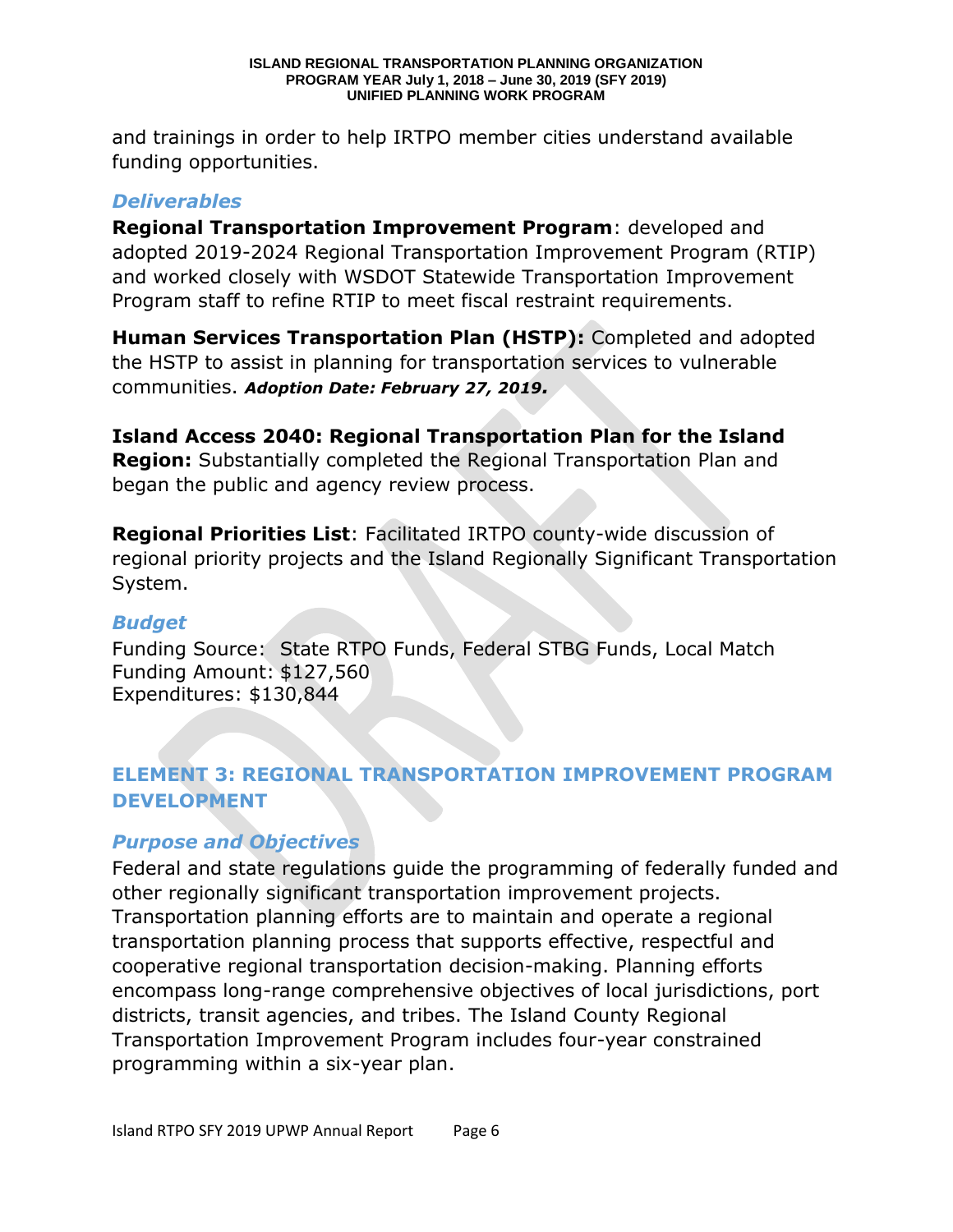#### **ISLAND REGIONAL TRANSPORTATION PLANNING ORGANIZATION PROGRAM YEAR July 1, 2018 – June 30, 2019 (SFY 2019) UNIFIED PLANNING WORK PROGRAM**

#### *Deliverables*

6-Year Regional Transportation Improvement Program (4-year constrained) per *WAC 468-86-160*

#### *Budget*

Funding Source: State Planning Funds Funding Amount: \$11,467 Expenditures: \$3040

#### Table 1. Actual Expenditures by Task

| SFY 2019 Unified Planning Work Program |                                           |              |
|----------------------------------------|-------------------------------------------|--------------|
|                                        | <b>Total</b>                              |              |
| Element                                |                                           |              |
| 1                                      | Administration                            | \$43,709.56  |
| Element                                |                                           |              |
| 2                                      | <b>Multimodal Planning</b>                | \$130,844.28 |
| Element                                |                                           |              |
| 3                                      | <b>Transportation Improvement Program</b> | \$3,040      |
|                                        | <b>Totals</b>                             | \$177,593.83 |

## Table 2. Amount Budget by Funding Source

| SFY 2019 Budgeted Funding |                                   | <b>STBG</b> | Local    | <b>FTA</b> | Cons.    | <b>Total</b> |
|---------------------------|-----------------------------------|-------------|----------|------------|----------|--------------|
| Element 1                 | Administration                    | \$27,536    | \$16,727 |            |          | \$44,262     |
| Element 2                 | <b>Multimodal Planning</b>        | 63,356      | \$18,585 | \$17,939   | \$27,680 | \$127,560    |
|                           | <b>Transportation Improvement</b> |             |          |            |          |              |
| Element 3                 | Program                           | \$11,467    |          |            |          | \$11,467     |
|                           | <b>Totals</b>                     | \$102,359   | \$35,312 | \$17,939   | \$27,680 | \$183,289    |